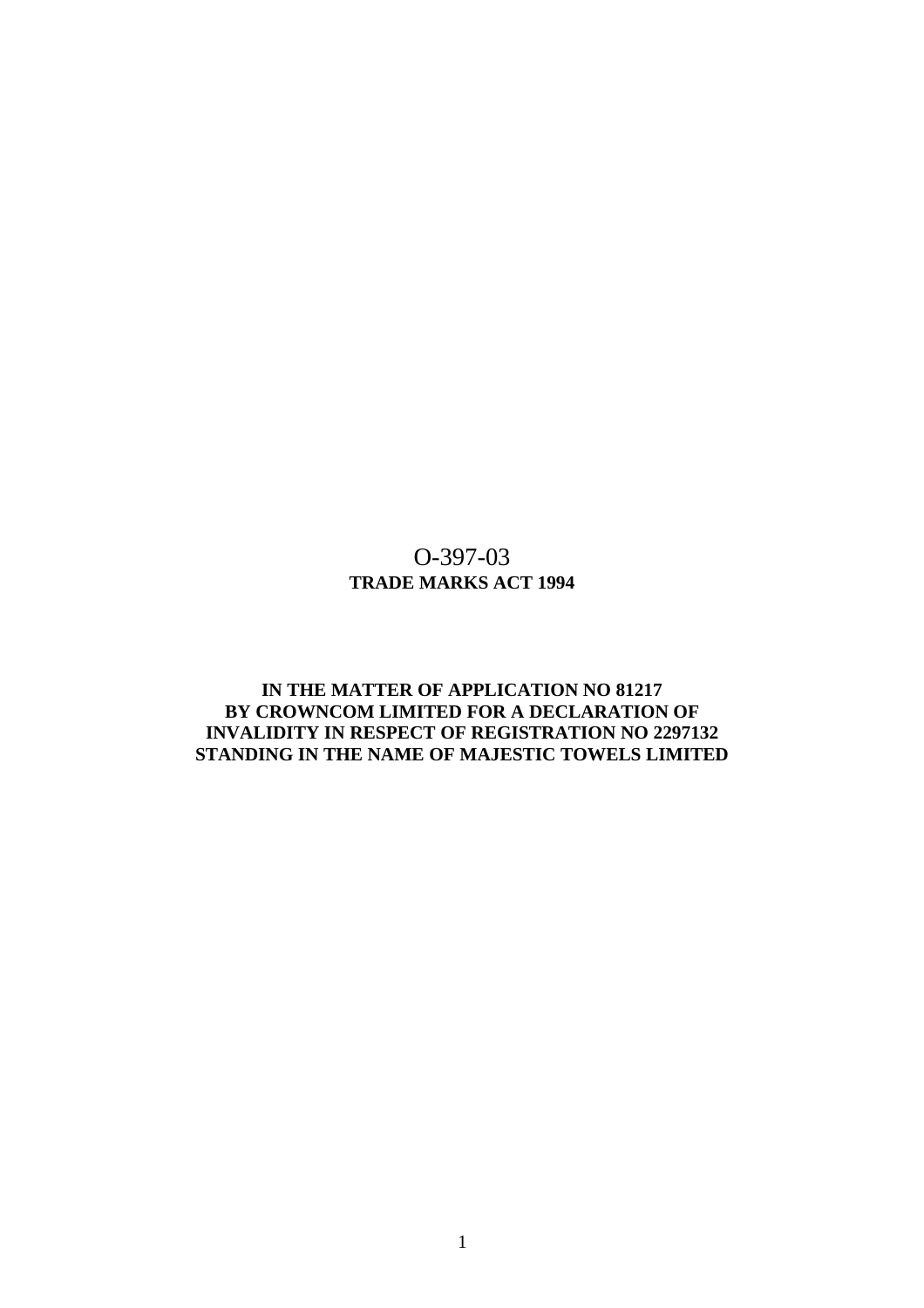### **TRADE MARKS ACT 1994**

# **IN THE MATTER OF Application No 81217 By CROWNCOM Limited for a declaration of invalidity in respect of registration number 2297132 standing in the name of Majestic Towels Limited**

1. The mark BLACKJACK is registered under No 2297132 in respect of "textile goods, including towels and towelling products" in Class 24. It has a filing date of 5 April 2002. It stands in the name of Majestic Towels Limited (Majestic).

2. By application dated 10 April 2003 Crowncom Limited (Crowncom) applied for this registration to be declared invalid. They ask for a declaration of invalidity under Section 47(1) of the Act on the basis that the mark was registered contrary to Section 3. Specifically it is said that:

"2. The registered trade mark was not at any material time capable of distinguishing the proprietor's goods from those of other undertakings and is devoid of distinctive character because the trade mark was in use by other companies for at least nine years before being registered and does not therefore meet the requirements of Section  $3(1)(a)$  and (b) of the Trade mark Act 1994.

3. The registered trade mark consists of the prefix Black Jack which is common to the trade for Hairdressing, and the word Black Jack which is a generic term for the following goods Tinting Towels, whence its continued existence as a registered trade mark is contrary to the provisions of Section 3(1)(d) of the Trade Marks Act 1994.

4. It is submitted that the registered trade mark has not been used to an extent that to have acquired a distinctive character, and should be declared invalid under Section 47(1) of the Trade Marks Act with an award of costs to the applicants."

3. Majestic filed a counterstatement denying the above grounds. Specifically, they say that:

"a) The mark **BLACKJACK** is a sign which was at all times, and is, capable of distinguishing the goods of **Majestic Towels Limited** from goods of others,

b) There has not been any use by other companies which renders the mark **BLACKJACK** devoid of distinctive character and

c) The mark **BLACKJACK** is not common to the hairdressing trade other than as a Trade Mark identifying the goods of **Majestic Towels Limited**. We deny that **BLACKJACK** is or ever has been a generic term for tinting towels. Certain other parties may be using the mark at this time but, if so, they are doing so without the knowledge or consent of **Majestic Towels Limited**."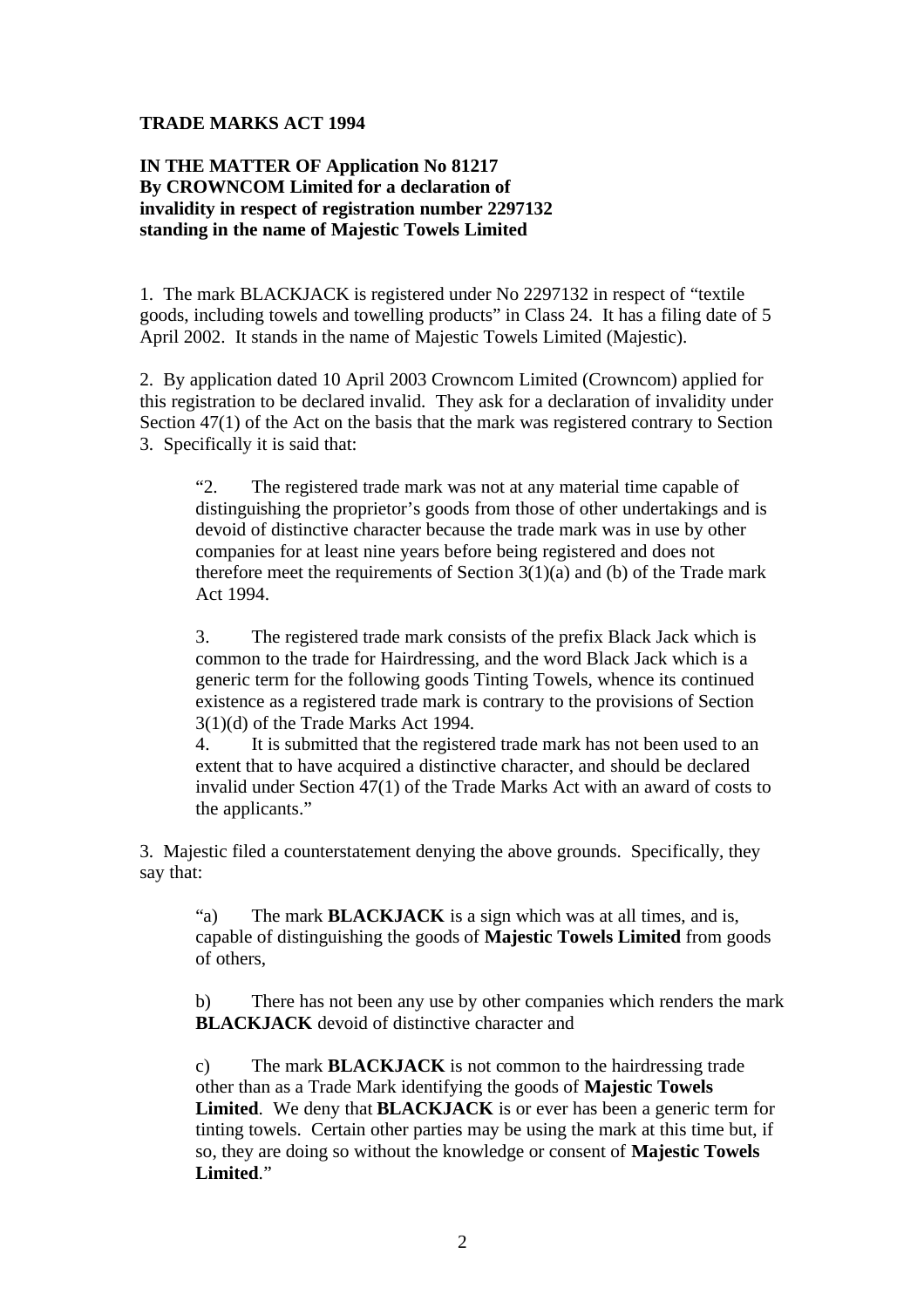4. Both sides ask for an award of costs in their favour. Only Crowncom has filed evidence. I will come to this below.

5. The parties were invited to say whether they wished to be heard or to offer written submissions. Neither side has requested a hearing. Written submissions have been received from Withers & Rogers on behalf of Majestic under cover of their letter of 13 November 2003. Acting on behalf of the Registrar and with the above material in mind I give this decision.

# **The Law**

6. The relevant Sections of the Act read as follows:

Section 47(1)

"47.-(1) The registration of a trade mark may be declared invalid on the ground that the trade mark was registered in breach of section 3 or any of the provisions referred to in that section (absolute grounds for refusal of registration).

Where the trade mark was registered in breach of subsection  $(1)(b)$ ,  $(c)$  or  $(d)$ of that section, it shall not be declared invalid if, in consequence of the use which has been made of it, it has after registration acquired a distinctive character in relation to the goods or services for which it is registered."

Section 3(1)

"3.-(1) The following shall not be registered -

- (a) signs which do not satisfy the requirements of section  $1(1)$ ,
- (b) trade marks which are devoid of any distinctive character,
- $(c)$  …………
- (d) trade marks which consist exclusively of signs or indications which have become customary in the current language or in the *bona fide* and established practices of the trade:

Provided that, a trade mark shall not be refused registration by virtue of paragraph (b), (c) or (d) above if, before the date of application for registration, it has in fact acquired a distinctive character as a result of the use made of it."

#### **Crowncom's Evidence**

7. This comes in the form of a statutory declaration by Imran Simjee, a director of Crowncom Ltd. It will be convenient to record verbatim the substance of what he has to say: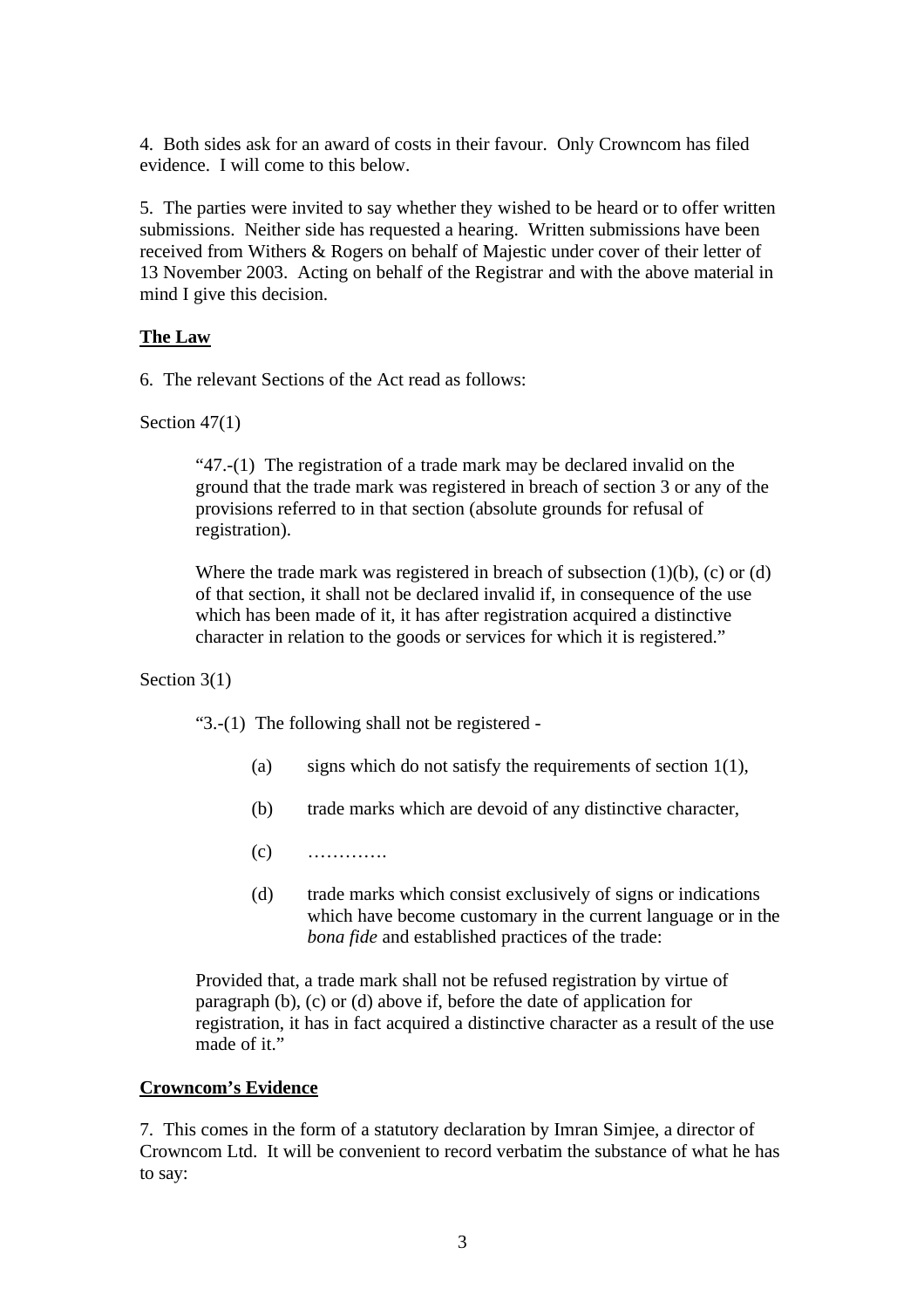"3. The proprietors have used the trade marks "Black Jack" in the United Kingdom ever since the company was formed in 1992. The forerunners of the company have been using the name for many years prior to 1992 and the name has been in use for this particular variety of towel in the hairdressing trade at the time when the forerunners started handling this item.

4. The proprieties [sic] are manufacturers and supplier of bed linen, blankets and towels for domestic use as well as towels and napkins for hairdressing, health and beauty salons. Attached to this declaration at Evidence No 1 (20 sheets) are copies of customers orders and sales invoices showing orders and sales of goods under the trade mark.

5. There is now produced to me marked Evidence No 3 a bundle of specimen labels/flash which shows the manner in which the said trade mark is used.

6. The approximate annual sales turnover of goods sold under the trade mark in the UK since 1992 has been as follows:

| 1992/93 | $700$ doz  | @6.90 | less discounts |
|---------|------------|-------|----------------|
| 1993/94 | $1100$ doz | @6.90 | less discounts |
| 1994/95 | $1100$ doz | @7.50 | less discounts |
| 1995/96 | $1100$ doz | @7.50 | less discounts |
| 1996/97 | $1300$ doz | @7.50 | less discounts |
| 1997/98 | $1400$ doz | @8.40 | less discounts |
| 1998/99 | 1700 doz   | @8.40 | less discounts |
| 1999/00 | $1700$ doz | @8.40 | less discounts |
| 2000/01 | 1800 doz   | @8.40 | less discounts |
| 2001/02 | 1800 doz   | @8.40 | less discounts |
| 2002/03 | $2000$ doz | @8.40 | less discounts |

7. On average approximately £2000.00 has been spent annually on advertising the proprietors goods/services under the trade mark in the UK. Advertisements appeared in various trade magazines. Examples of these magazines include Hairdressers Journal and Hair Flair. There is now produced and shown to me Evidence No 2 (10 sheets) containing specimen advertisements etc.

8. The goods in question have been sold/supplied in various towns and cities throughout the UK as shown in Evidence No 1. The goods of the trade mark publicised throughout the UK & EEC per the Proprietors flyers and price lists as Evidence No 2. Letters from a selection of the wholesalers who have been selling goods pertaining to the trade mark in question over a period of time as Evidence No 4. Also a letter from an importer who has been importing the goods under the same trade mark for the Hairdressing trade for many years.

9. There are other evidences marked and detailed in individual bundles as required.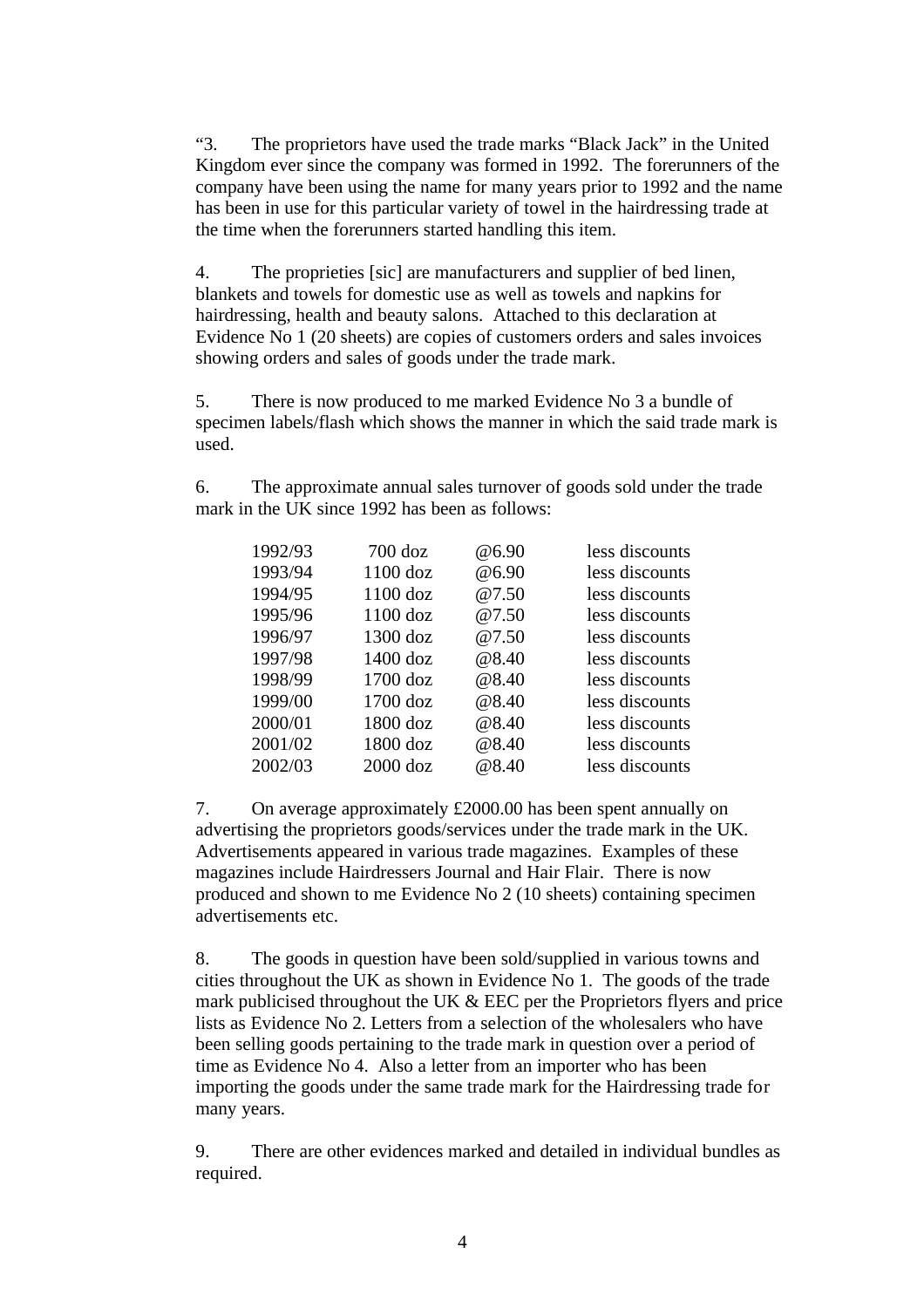We would also submit that our association with the owner of Majestic Towels goes a very long way back and that we also shared premises with them during the period 1992-93. They were fully aware of the generic use of the term '**Blackjack'** by **Crowncom Ltd** during this period and subsequently, and also by other suppliers in the hairdressing trade. Their registering of the term in 2002 was an attempt to claim a complete monopoly as you can see clearly by their letter demanding us to submit to their threats (Evidence 7)."

8. Majestic have made a number of criticisms of the evidence filed both in terms of form and content. I will deal with the specific criticisms to the extent necessary when I come to review the evidence in more detail. There is however, a general criticism that there are discrepancies between the evidence originally filed (I assume in draft form) and the subsequently filed statutory declaration. That may be so but if this point gave Majestic cause for concern it should have been raised and resolved one way or the other at the time rather than being left to written submissions.

# **DECISION**

9. The grounds of objection call for Crowncom to show that BLACKJACK was not at the date of filing capable of distinguishing the proprietor's goods from those of other undertakings (Section  $3(1)(a)$ ); that it was devoid of distinctive character (Section  $3(1)(b)$ ); or that it was customary in the current language or in the bona fide and established practices of the trade (Section 3(1)(d)).

10. It seems to me that Crowncom face a fundamental difficulty in that their evidence fluctuates between two opposing positions – on the one hand they claim to be the proprietor of the trade mark BLACKJACK whilst on the other they refer to it being a generic term. Clearly it cannot be both. The evidence as drafted suggests that they are making a case for an earlier right of their own. However, as that is not the case pleaded, I am unable to deal with any such claim. I understand that Crowncom have represented themselves throughout the proceedings. That may in part explain the somewhat unusual course this case has taken.

11. I propose to consider each of the Exhibits in turn recognising in doing so that several of them have not been specifically referred to in the covering statutory declaration. Although the point has not been challenged this must, I think, cast doubt on the admissibility and/or weight to be given to these items.

Exhibit  $1$  – consists of some 20 customer orders (addressed to Crowncom) and sales invoices. The latter are not all on letter headed paper but I infer that they emanate from Crowncom. The customer orders refer to "Black Jack Tinting Towels" or "Black Jack Towels". The sales invoices simply refer to "Black Jack". Absent the applicants' claim to the contrary I would have taken Black Jack to be trade mark usage. I note that some of the sales invoices refer to Black Jack in circumstances which may be descriptive (simply because other items on the invoices refer to goods by colour alone). However, there are other references in the invoices to eg 'Yoshobori Half Towels' 'Spanish Silver' and 'Cosy Hair Turkish Grey' which may equally be considered trade mark usage.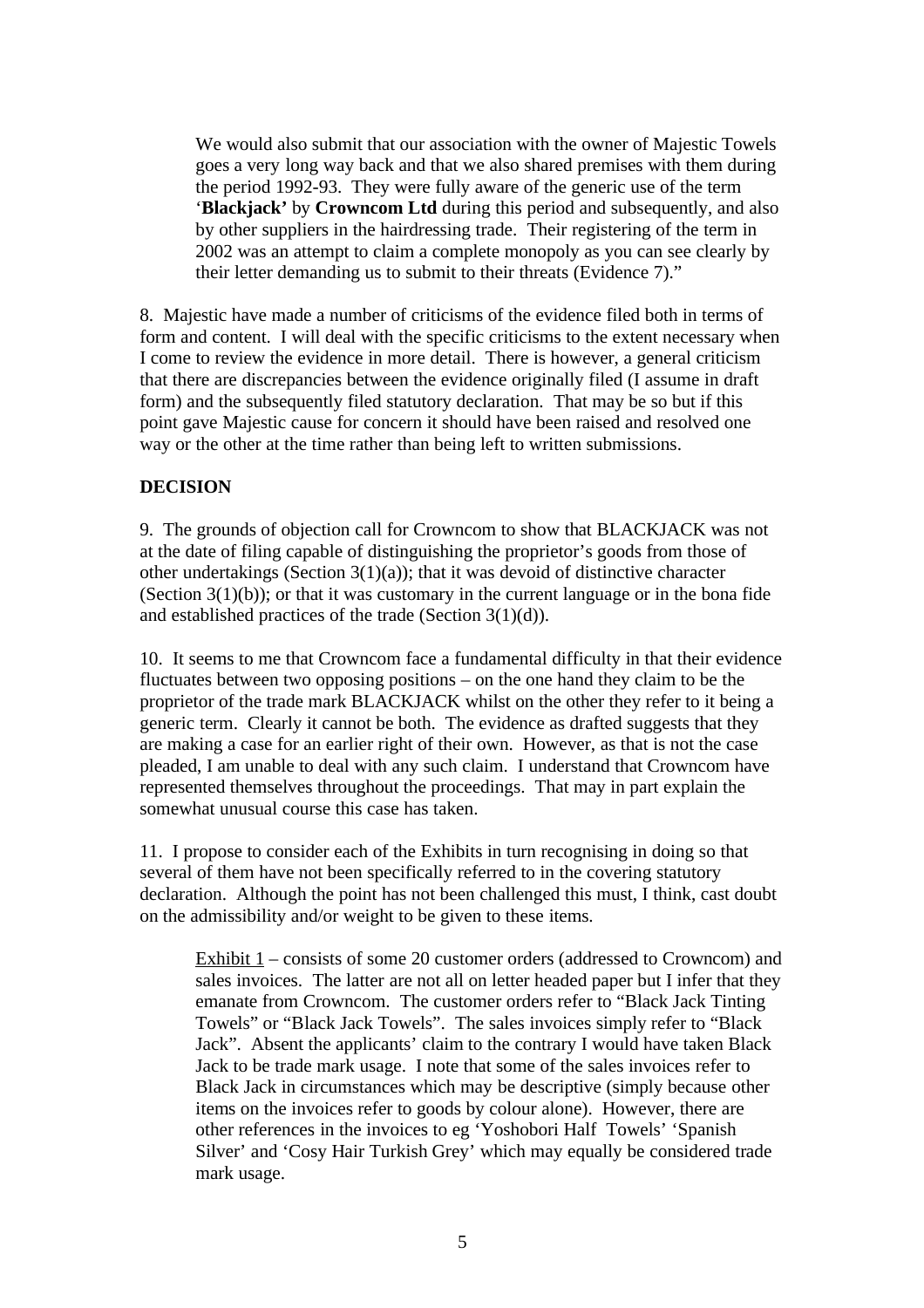Exhibit 2 – includes specimen advertisements from Crowncom. The advertisements contain various items of obviously trade mark matter (the words Crown, Crowncom and a tree device). The words BLACK JACK are given particular prominence in several of the advertisements. Again I would have taken this to be trade mark usage on the basis of the manner of presentation and the fact that obviously descriptive matter (tinting towels) follows in smaller type. There are also wholesale order forms and price lists with product descriptions listed. References to Black Jack in this context may be thought to be supportive of Crowncom's case. But again the position is far from clear. Plainly descriptive matter such as 'Deluxe Hair/Beauty Towels' and 'Velour beach towels' appear on the listing along with what I take (absent explanation to the contrary) to be trade mark matter such as 'Crown','Yoshobori','Siscomb' etc.

Exhibit 3 – contains three examples of what are said to be "labels/flash which shows the manner in which the said trade mark is used". The prominence and manner of presentation of BLACK JACK leads me to the view that the words are being used in a trade mark sense.

Exhibit  $4$  – consists of three 'To whom it may concern letters' from individuals in the hairdressing or hairdressing supply trades confirming that they have purchased goods from Crowncom and giving their views on what BLACK JACK means to them. The open letters are undated but are likely to have been solicited for the purposes of the proceedings. That being the case the contents should have been put into proper evidential form. That is to say the statements should have been made by statutory declaration, affidavit or witness statement in accordance with Rule 55 of the Trade Marks Rules 2000. In the circumstances I can give no weight to this evidence. I should add for the sake of completeness that Majestic's written submissions make other detailed criticisms of this evidence. As it is fundamentally flawed I do not propose to rehearse these criticisms. The final item in this Exhibit is a letter from a firm of textile importers saying "I am enclosing samples of Black-Jack towels which I trust will be approved". This letter appears to have been spontaneously generated and is eligible for consideration as part of Crowncom's case. The contents of the latter are, however, inconclusive as to whether trade mark or descriptive use is involved.

Exhibit 5 – is not referred to in the covering declaration unless it is one of the unspecified items referred to in paragraph 9. A covering note to the Exhibit indicates that the contents are intended to show how Crowncom have been involved with the hairdressing trade and the importance to them of their trade in Black Jack tinting towels. As with much of the other material it is inconclusive as to the nature of the use of the words Black Jack.

Exhibit  $6 -$  is not specifically referred to in the covering declaration. It shows two examples of usage of the term by Majestic. One is dated April 1994. The other is not dated. I note that both refer to black and white tinting towels or simply tinting towels followed by the words Blackjacks or Black Jacks in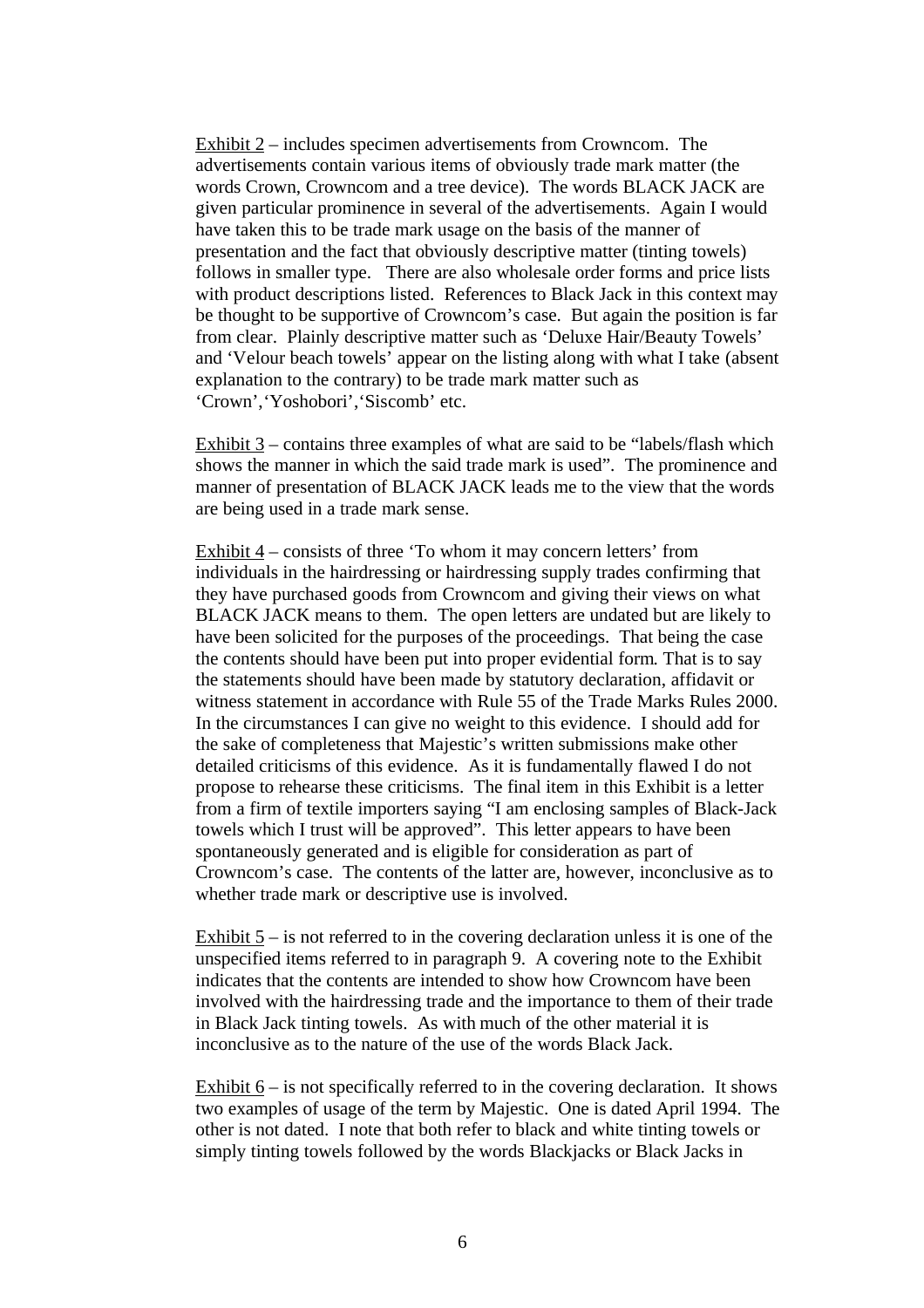brackets. In the context in which the words appear I believe this exhibit is marginally favourable to Crowncom's claim.

Exhibit 7 – is the first page of a letter presented to Crowncom for signature and inviting them, inter alia, to cease use of the trade mark BLACKJACK in return for Majestic not commencing legal proceedings. It is advanced as evidence of Majestic's threatening behaviour. It does not assist me in determining the issues at the heart of the dispute.

Exhibit 8 – is again not specifically referred to in the covering declaration. The three invoices/packing lists enclosed are from a manufacturer of towels in India and are addressed to Crowncom. The goods are described as cotton jacquard terry towels. Beneath that headline description are references to eg 'Dropbox', 'Black Jack', 'White', 'Lara' and 'Kitchen'. 'White' and 'Kitchen' appear to be no more than descriptive references respectively to colour and area of intended use. The other indicators are not obviously descriptive and, in my view, are more likely to be taken as trade mark indicators.

12. Turning to the grounds for invalidity it was indicated in *AD 2000 Trade mark* [1997] RPC 168 that "the requirements of Section 1(1) are satisfied even in cases where a sign represented graphically is only "capable" to the limited extend of being "not incapable" of distinguishing goods or services of one undertaking from those of other undertakings". The threshold test is generally accepted to be a low one. It is scarcely conceivable that the word BLACKJACK would fail to overcome this low level test.

13. The real issue is whether the word BLACKJACK (or words BLACK JACK) has become customary in the trade to describe a certain type of towel. If that point is established then Crowncom would succeed under Section 3(1)(d) and the mark would also be devoid of distinctive character for the purposes of Section 3(1)(b). Strictly they are separate grounds of objection but in the circumstance of this case I believe they go hand in hand. I say that because there is nothing in the word BLACKJACK that obviously relates to or describes a characteristic of towels, or at least, there is no evidence that consumers would approach the word with any such expectations or understanding in mind. It is not a word such as 'cotton' or 'bath' which respectively describe the material from which a towel can be made or the purpose it might serve.

14. However, that is not fatal to Crowncom's case. Even if BLACK JACK is not a word that is recognised by end consumers but it is nevertheless shown to be customary in the language of the trade (suppliers, wholesalers, retailers etc) it will attract an objection under Section  $3(1)(d)$ . The leading guidance from the European Court of Justice on Article  $3(1)(d)$  (equivalent to Section  $3(1)(d)$  of the UK Act) is contained in *Merz & Krell GmbH & Co*, [2002] ETMR 21:

"41. It follows that Article  $3(1)(d)$  of the Directive must be interpreted as meaning that it subjects refusal to register a trade mark to the sole condition that the signs or indications of which the trade mark is exclusively composed have become customary in the current language or in the bona fide and established practices of the trade to designate the goods or services in respect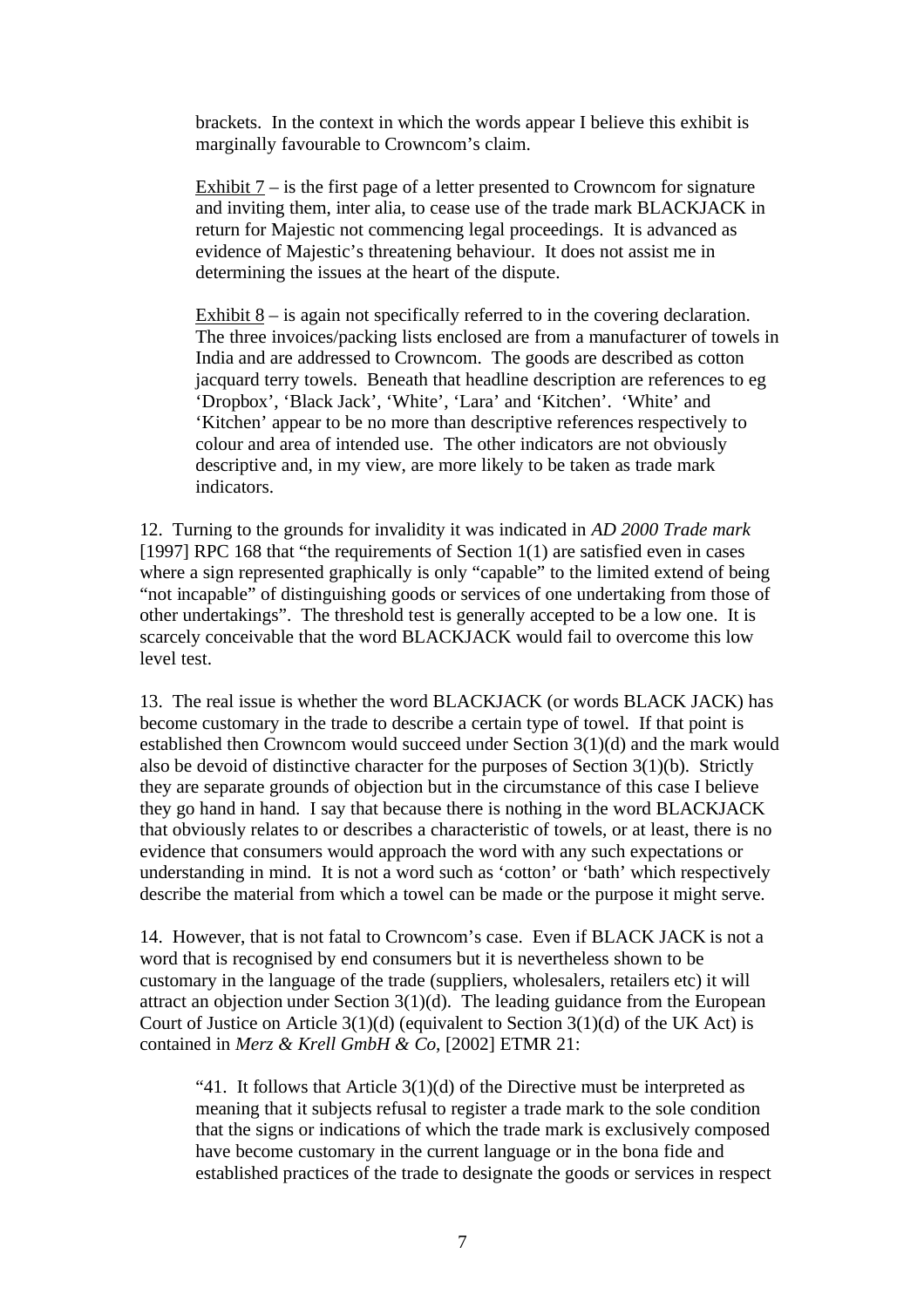of which registration of that mark is sought. It is immaterial, when that provision is applied, whether the signs or indication in question describe the properties or characteristics of those goods or services."

15. It is clear from the final sentence of the above paragraph that a mark is subject to refusal or invalidation under this head if it is customary in the language of the trade irrespective of whether it describes the properties or characteristics of the goods. Crowncom's statement of grounds claims that BLACK JACK is a generic term for tinting towels. That is the issue addressed by the evidence. The onus is on Crowncom to make out their case.

16. It seems to me that a claim that a word or words have become customary in the trade is likely to require evidence from the trade or a representative part thereof as an underpinning minimum. It will be difficult though not perhaps impossible for a case to be made based purely on evidence from the party making the claim even if that party is itself engaged in the relevant trade. Most of the evidence in this case comes from Crowncom or that company's customers and suppliers (who might be expected to adopt Crowncom's own usage and terms). As I have also indicated in my review of the supporting exhibits even on the basis of this material I have difficulty in accepting that a prima facie case has been made out. The usage shown is either in a form that readily lends itself to being perceived as trade mark usage or, taken at its highest, is ambiguous as to whether it is generic/descriptive use or trade mark usage. That is particularly the case because the invoices, order forms etc which list products appear to do so by a mixture of what to the untutored eye is a mixture of descriptive and brand usage. That being the case it is not possible to determine which camp BLACKJACK falls into.

17. That would not in itself matter if there were persuasive evidence from third parties familiar with the trade (and, preferably, demonstrably independent of Crowncom) to clarify the nature of the usage. Exhibit 4, which may have been intended to address this need, fails to do so for the reasons given above. That leaves Exhibit 6 – two of Majestic's own advertisements. As I have indicated above I find that the references to BLACKJACKS/BLACK JACKS in these advertisements convey an ambiguous message as to the nature of the usage. But that is an insufficient basis on which to invalidate the trade mark.

18. I find myself having to determine the outcome of the case on the basis of evidence that is in certain key respects deficient in form and inconclusive in terms of establishing what it sets out to achieve. Consideration of the matter could, it seems to me, have been greatly assisted by properly filed evidence from independent members of the trade, trade associations, the trade press or such like to clarify what (if anything) the term BLACKJACK means to the trade. In all the circumstances there is no course open to me other than to find that the application for a declaration of invalidity fails under Section 3(1)(d) and by implication also under Section 3(1)(b).